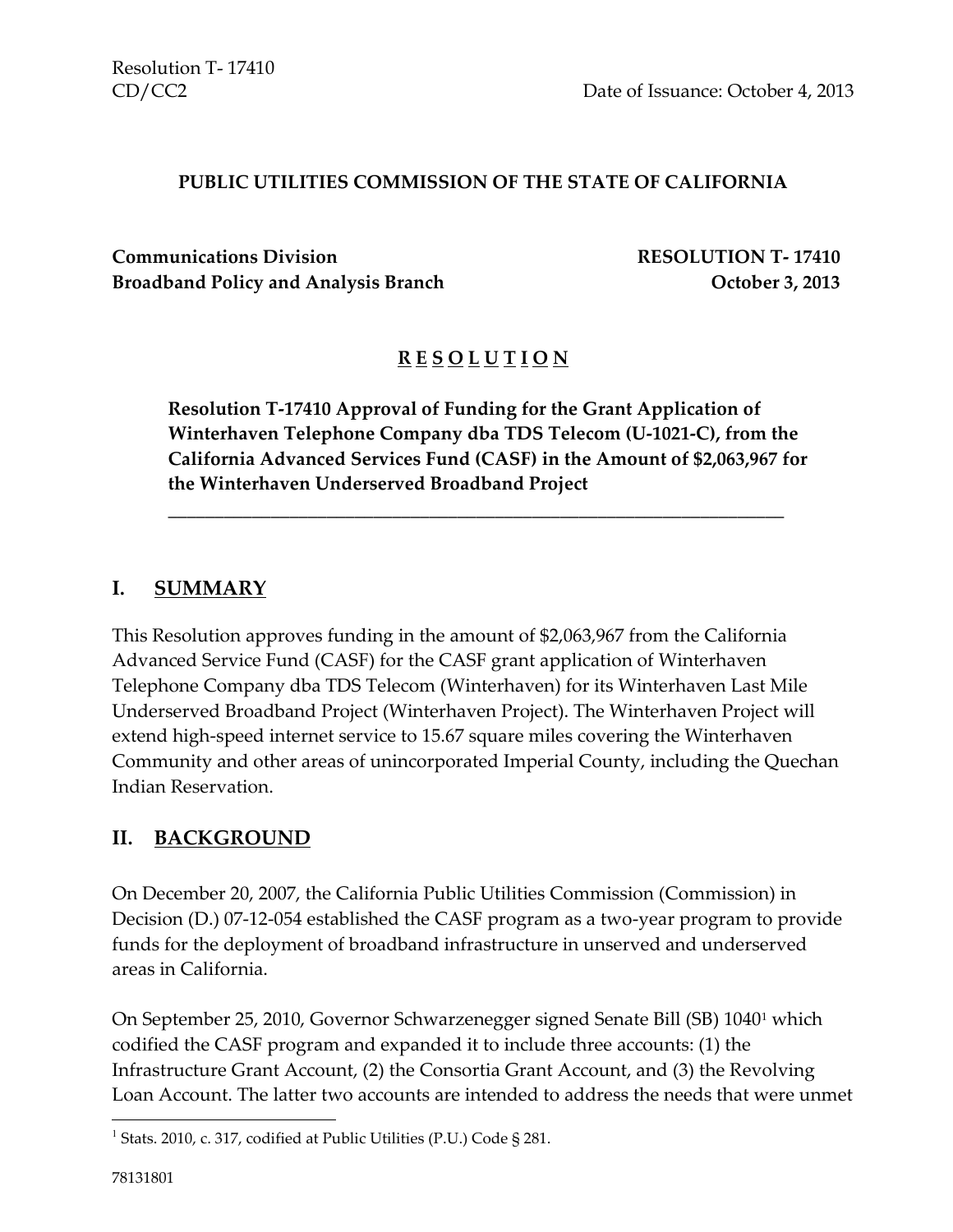under the original CASF program. Specifically, the purpose of the Revolving Loan Account is "to finance capital costs of broadband facilities not funded by a grant from the Broadband Infrastructure Grant Account."<sup>2</sup> SB 1040 also expanded the CASF fund from \$100 million to \$225 million adding \$100 million to the Infrastructure Grant Account and allocating\$10 million and \$15 million to the Consortia Grant Account and the Revolving Loan Account, respectively.<sup>3</sup>

On February 1, 2012, the Commission approved D.12-02-015 to implement new guidelines for the Infrastructure Grant and Revolving Loan Accounts. Key provisions of the Decision include:

- A maximum CASF grant award of 70 percent of project costs for unserved areas and 60 percent for underserved areas;
- A definition of an underserved area, "where broadband is available, but no wireline or wireless facilities-based provider offers service at advertised speeds of at least 6 megabits per second (Mbps) downstream and 1.5 Mbps upstream (6 Mbps /1.5 Mbps);" and
- A Revolving Loan Program to provide supplemental financing for projects also applying for CASF grant funding (up to 20% of projects costs, with a maximum of \$500,000), utilizing the same project and applicant eligibility requirements as the Infrastructure Grant Program.

Consequently, on May 10, 2012, the Commission approved Resolution T-17362 which established the application deadlines for the CASF Broadband Infrastructure Grant Account and the Revolving Loan Account as follows:

- October 1, 2012, for unserved areas;
- February 1, 2013, for underserved areas not previously funded by the CASF and hybrid projects that cover both unserved and underserved areas; and,
- A date to be determined for projects in underserved areas where the existing broadband infrastructure was partially funded by a CASF grant.

On February 1, 2013, Winterhaven submitted an application for CASF funding in the underserved areas of Winterhaven and other areas of unincorporated Imperial County, including the Quechan Indian Reservation.

# **III. NOTICE/PROTESTS**

Communications Division (CD) posted the proposed project area map, census block groups (CBGs) and zip codes by county for the Winterhaven Project on the Commission's CASF webpage under "Pending New CASF Applications to Offer Broadband as of

 $\overline{\phantom{a}}$ 

<sup>&</sup>lt;sup>2</sup> P.U. Code § 281(e).

 $3$  P.U. Code § 281(b)(1).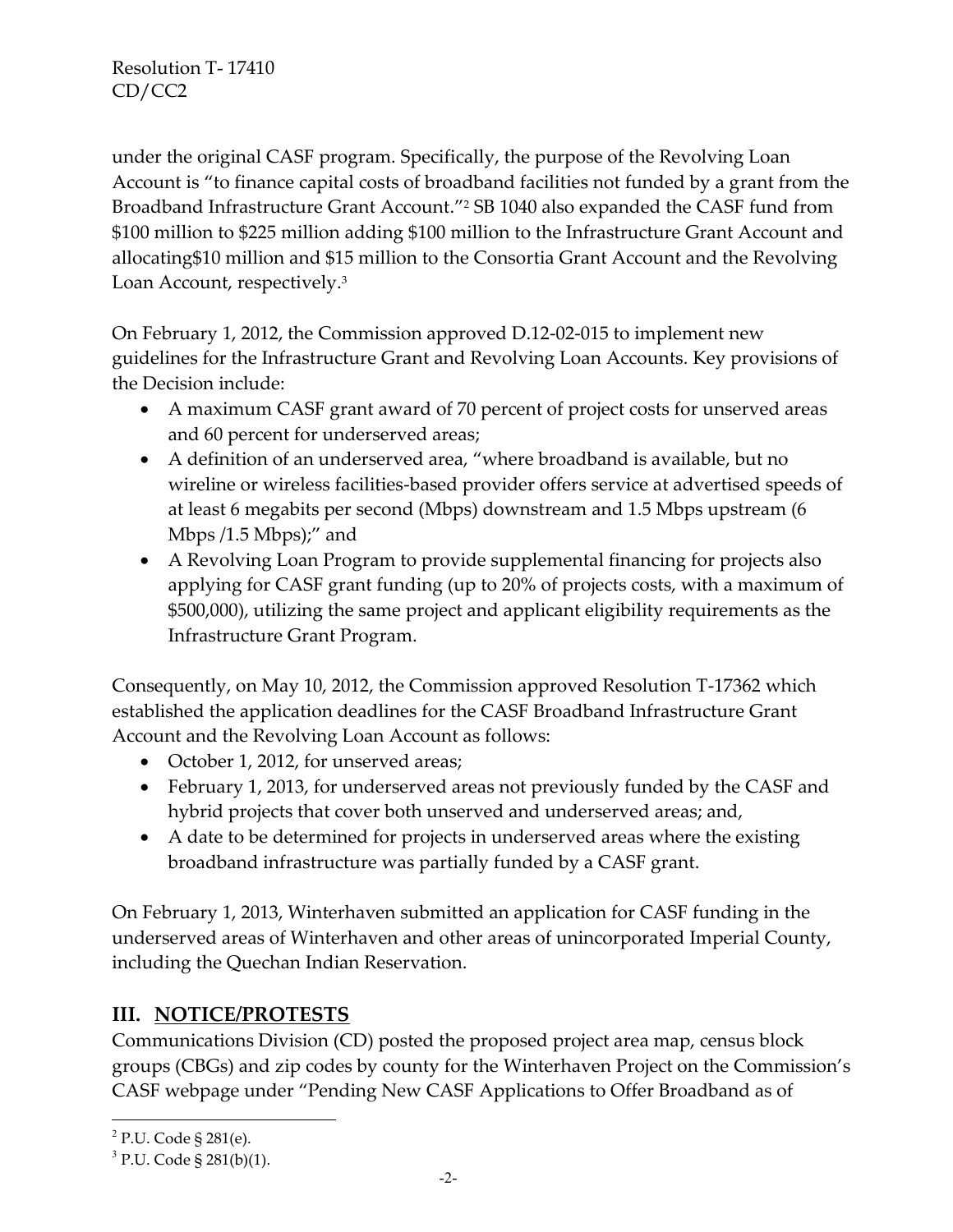February 11, 2013." CD received one challenge, as described below, to the proposed project area.

# **IV. DISCUSSION**

This Resolution approves CD's recommended CASF fund award of \$ 2,063,967 for the Winterhaven Project. This award represents 60% of the total project cost of \$3,439,945. Key project information and maps are shown in Appendix A.

#### A. Project Overview

Winterhaven's parent company, TDS Telecom, has been building broadband networks utilizing technologies similar to this project for the past decade. Winterhaven provides both voice and broadband services in this area.

The Winterhaven Project will implement VDSL2<sup>4</sup> technology at its central office as well as at numerous existing and proposed digital loop carrier sites in order to provide high speed internet service over a 15.67 square mile area. The CBGs impacted by the project area are: 060259400001, 060259400002, and 060259400003.

Winterhaven has targeted the area for broadband deployment because of the existence of customer demand and because it determined that the project is economically feasible with the assistance of a CASF grant of \$ 2,063,967, or 60% of project costs, to match Winterhaven's funding of \$1,375,978.

When completed, the project will reach an estimated 961 households at maximum advertised speeds of 25 Mbps/ 5 Mbps, which is above the served threshold of 6 Mbps/ 1.5 Mbps. Winterhaven estimates the project will initially yield 233 potential subscriber households in the proposed area.

The project area includes five anchor institutions which may benefit from this project. They are San Pasqual Valley High, San Pasqual Valley Elementary, Bill M. Manes High, San Pasqual Middle School, and San Pasqual Vocational Academy.

Winterhaven has committed to a broadband pricing plan under the terms shown below for two years, starting from the beginning date of service. Since Winterhaven provides network access to its broadband facilities under the National Exchange Carrier

 $\overline{\phantom{a}}$ <sup>4</sup> VDSL2 is an access technology that delivers improved high speed internet access capable of voice, video and data streaming, utilizing fiber facilities to the node and copper wire facilities to the customer premise.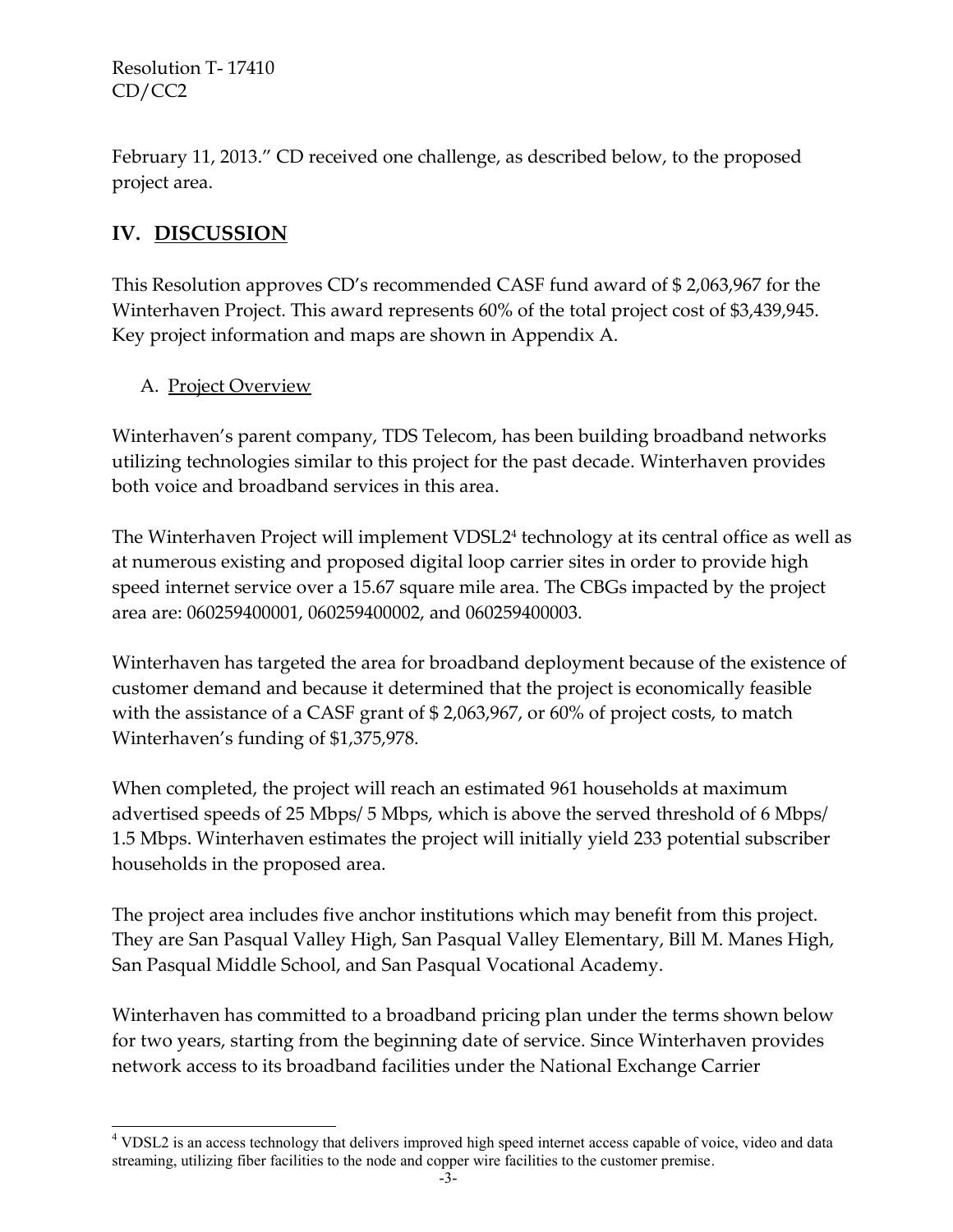Association federal tariff, the standalone prices are higher. No customer commitment is required to obtain these recurring monthly rates.

|                                             | Standalone Broadband | <b>Broadband Service Rates</b> |  |
|---------------------------------------------|----------------------|--------------------------------|--|
|                                             | <b>Service Rates</b> | When Bundled with Voice        |  |
|                                             |                      | Service*                       |  |
| <b>Recurring Monthly Charges:</b>           |                      |                                |  |
| Lite (1Mbps/ 0.5 Mbps)                      | \$39.95              | \$29.95                        |  |
| Express (6 Mbps/ 1.5 Mbps)                  | \$49.95              | \$44.95                        |  |
| Turbo $(15 \text{ Mbps}/ 1.5 \text{ Mbps})$ | \$54.95              | \$49.95                        |  |
| Extreme (25 Mbps/ 5 Mbps)                   | \$64.95              | \$59.95                        |  |
| Non-recurring Charges:                      |                      |                                |  |
| Modem (optional)                            | \$4.95               | \$4.95                         |  |
| Shipping and Handling                       | \$14.95              | \$14.95                        |  |
| Installation                                | Fee Waived           | Fee Waived                     |  |

\* This price requires that the customer subscribe to telephone service in addition to broadband service.

#### B. Project Qualification

To qualify for the CASF program, the applicant is required to submit proof that the area is unserved or underserved by submitting shapefiles of the proposed project. CD reviews the submitted shapefiles and compares them with United States 2010 Census data and the California Interactive Broadband Availability map, which is based on broadband availability data as of June 30, 2012. Once CD finds the area eligible either as an unserved or underserved area, CD evaluates all other information submitted by the applicant to determine if the project meets the requirements outlined in D.12-02-015. Other information CD reviews includes: proof of a Certificate of Public Convenience and Necessity (CPCN) from the Commission; descriptions of current and proposed broadband infrastructure; number of potential subscriber households and average incomes; project construction schedule; project budget; proposed pricing and commitment period for new subscribers; and financial viability of the applicant.

As an initial step in the review of Winterhaven's application, CD checked the CBGs submitted in the project application to determine that the project was indeed underserved. The California Interactive Broadband Availability map shows broadband availability at served speeds by a satellite provider, Skycasters, LLC in the Winterhaven Project area. However, as adopted in D.12-02-015, the Commission does not consider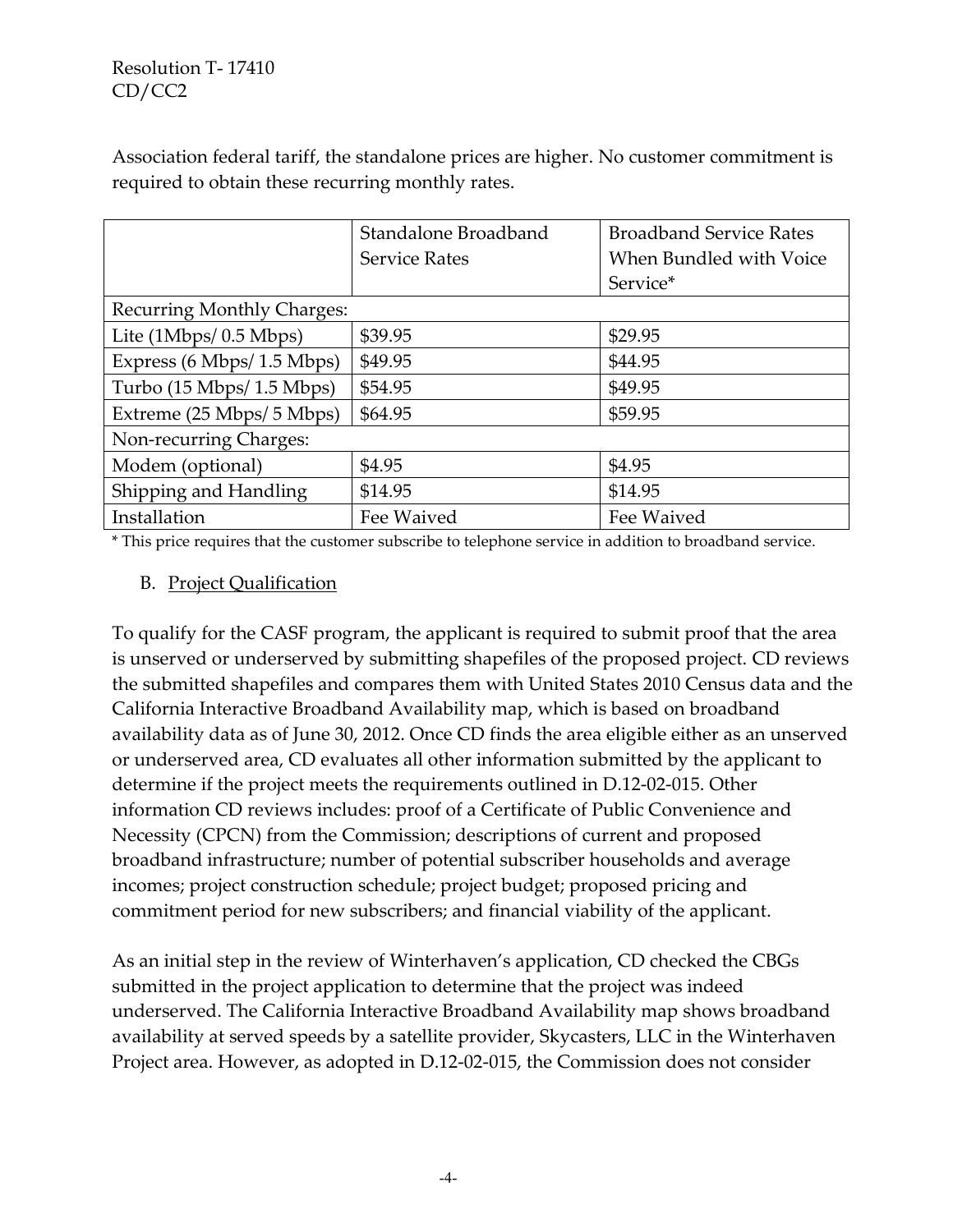l

satellite broadband service in CASF project evaluation, unless the satellite project is in an area that was previously CASF funded.<sup>5</sup>

Additionally, CD requested greater detail for the project budget and estimated economic life of assets to be funded. CD also obtained a revised pricing plan to determine standalone broadband service rates.

On March 11, 2013, Verizon challenged the application stating that wireless carriers continue to build-out 4G LTE networks. The challenge was very vague and not detailed enough to identify if the whole project proposal was being challenged or just a specific area. On March 27, 2013, CD staff requested that Verizon clearly identify what area of the project, by census block, it was challenging and to provide the following information: number of subscribers by census block and speed tier, speed tests with a description of how the speed tests were conducted and what tools where used, and the addresses of the locations where the speed tests were performed to determine if in fact the area is served. Verizon did not provide a response or any further specific information on the challenge and therefore CD staff considers the challenge unsubstantiated. On April 2, 2013, CD staff emailed Verizon confirming that no reply was received and that CASF would continue to consider the project eligible for CASF funding. Subsequently, on June 18, 2013, CD issued a letter to the applicant and a copy to Verizon, concluding that the communities in the project area are underserved and eligible for CASF funding. Verizon did not contest the conclusion.

#### C. Project Evaluation and Recommendation for Funding

CD evaluated the application with respect to the scoring criteria defined in D.12-02-015, Appendix 1, Section VIII (Scoring Criteria). The scoring criteria include: (i) Funds Requested per Potential Customer, (ii) Speed, (iii) Financial Viability, (iv) Pricing, (v) Total Number of Households in the Proposed Area, (vi) Timeliness of Completion of Project, (vii) Guaranteed Pricing Period, and (viii) Low-Income Areas. In addition, five bonus points are added to the score of an applicant that is able to submit local government and community endorsements or letters of support.

This project had a sufficient overall score to be recommended for funding. It also scored particularly high in the low-income areas criterion. The median household income in this area is \$28,566, which is well below the state median of \$61,632.<sup>6</sup> The project area also

<sup>&</sup>lt;sup>5</sup> This determination was based on the limited speed capabilities of satellite services, the cost to the consumer, high latency, and unreliability known at the time of the decision, D. 12-02-015 at 13-15. Since that time, like other technologies, satellite services have improved.

<sup>6</sup> U.S. Department of Commerce and U.S. Census Bureau, State and County Quick Facts, 2010 (last visited Aug. 19, 2013) [http://quickfacts.census.gov/qfd/states/06000.html.](http://quickfacts.census.gov/qfd/states/06000.html)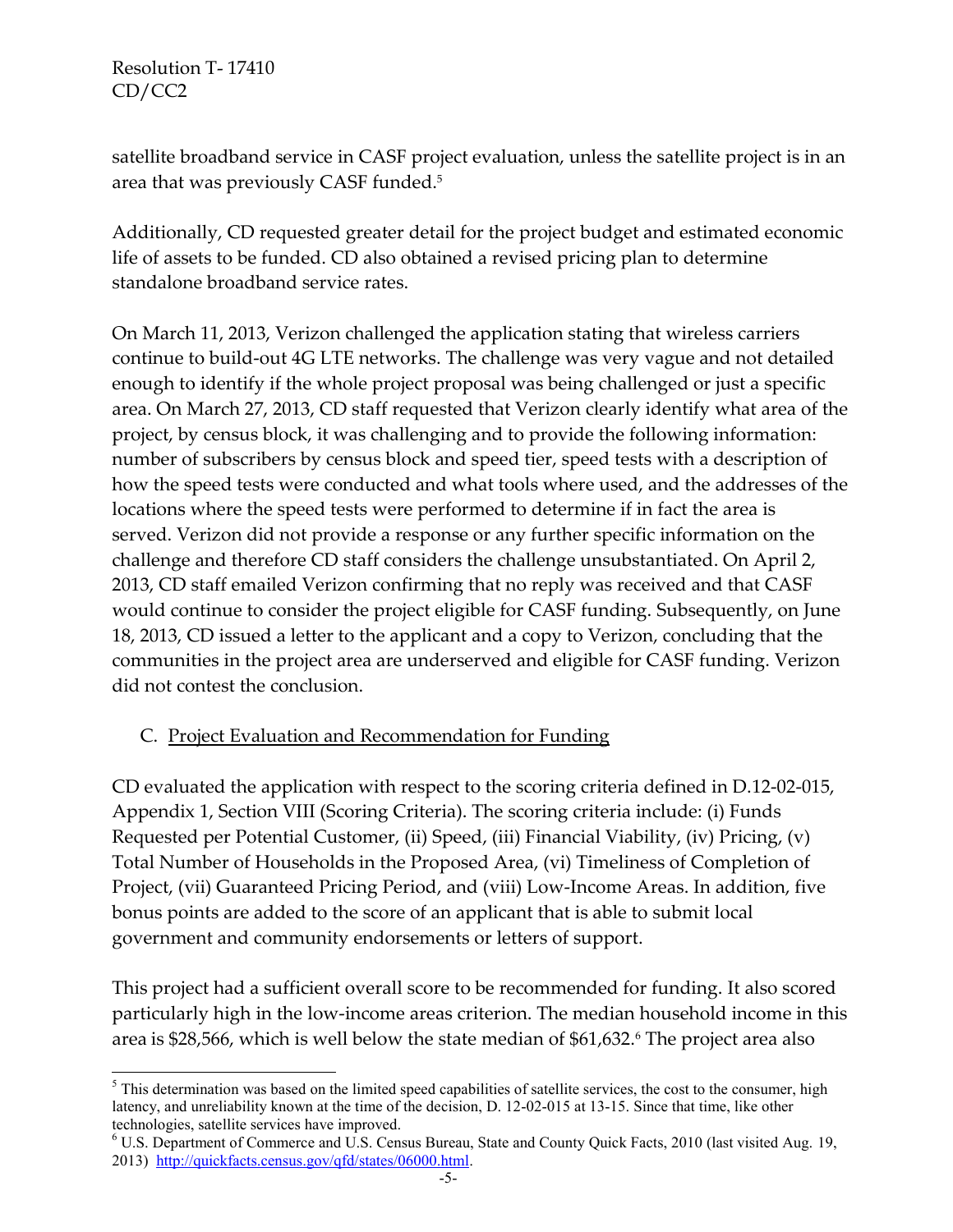encompasses the Fort Yuma Indian Reservation. In fact, the Quechan Indian Tribe, which resides on that reservation, wrote a letter in support of the project because of the importance of broadband to its students, businesses and a planned health care center.

#### D. Safety Impact

As the Governor's Broadband Task Force stated in its 2007 report, ubiquitous broadband will play a key role in enhancing public safety operations and applications in law enforcement, disaster relief, traffic management, and virtually every other aspect of public safety.

### **V. COMPLIANCE REQUIREMENTS**

Winterhaven is required to comply with all the guidelines, requirements, and conditions associated with the grant of CASF funds as specified in D.12-02-015. Such compliance includes, but is not limited to:

#### A. California Environmental Quality Act (CEQA)

The Winterhaven Project is subject to the CEQA review and must follow the requirements listed below.

The applicant must provide the Proponent's Environmental Assessment (PEA) prior to the first 25% payment. The PEA submission should include information on any land crossing sites requiring discretionary or mandatory permits or environmental review pursuant to CEQA (including the type of permit required, the name of the permitting agency/agencies and the Lead Agency if an environmental review is required). Also, the applicants must also agree to identify, prior to the first 25% payment, any other special permits required with a reference to the government agencies which grant these permits.

Winterhaven has provided the Commission with construction plans for the Winterhaven Underserved Project area. It consists of implementing VDSL2 technology at the central office location as well as numerous existing and proposed digital loop carrier sites. There will also be about 15 miles of new fiber facility construction. Winterhaven's preferred methods of buried construction are plowing and horizontal boring. Winterhaven plans to do very little, if any, open trenching. If a situation warrants open trenching, Winterhaven will adhere to California Department of Transportation's (DOT) construction manual and the appropriate local municipality's utility guidelines for trenching restoration.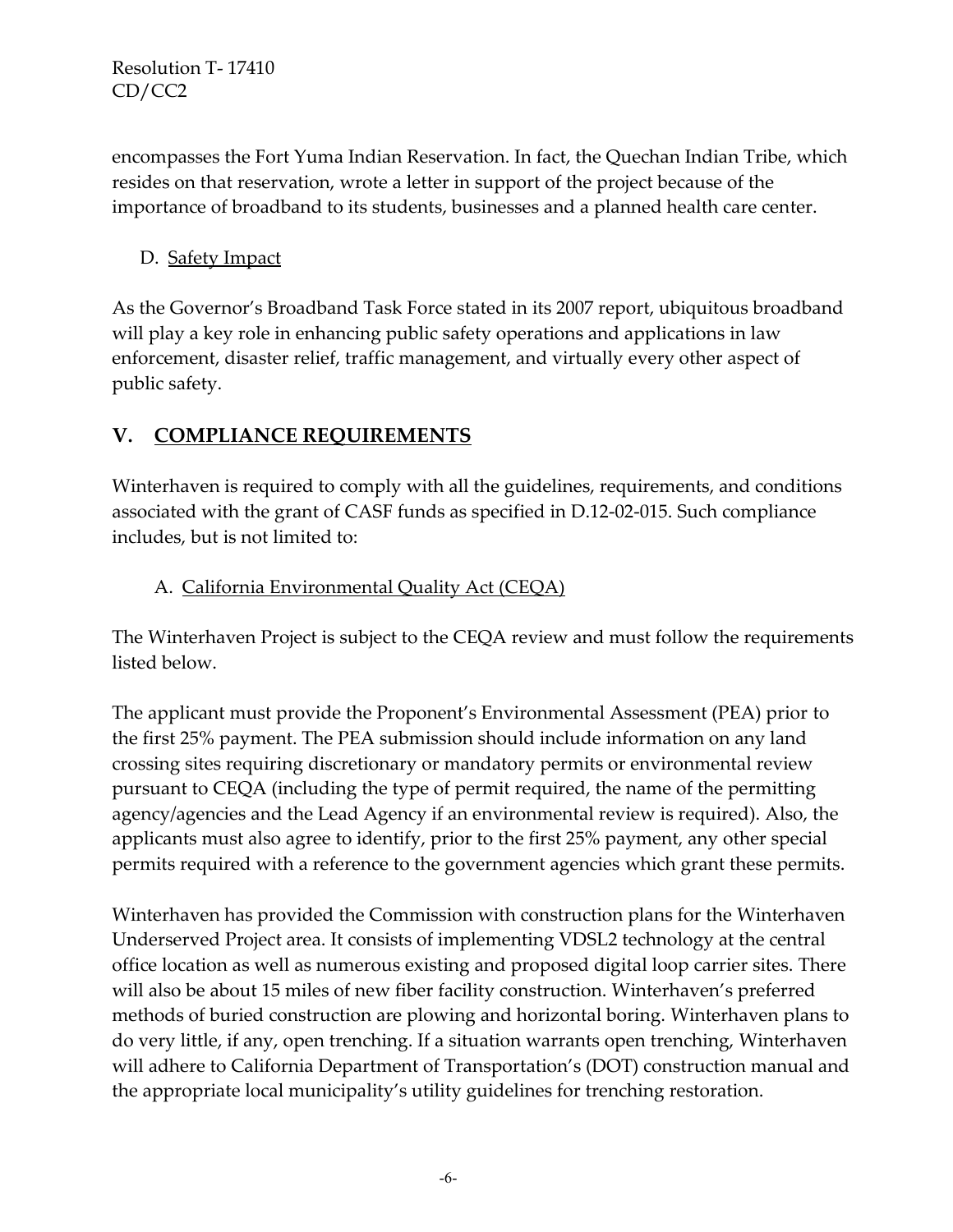#### B. Reporting

Grantees must submit quarterly progress reports on the status of the project irrespective of whether grantees request reimbursement or payment. Before full payment of the project, the CASF recipient must submit a project completion report. Progress reports shall use the schedule for deployment, major construction milestones and costs submitted in the proposal; indicate the actual date of completion of each task/ milestone; problems and issues encountered and the actions taken to resolve these problems and issues during project implementation and construction; and identify future risks to the project. Recipients shall also include test results on the download upload speeds on a CBG and zip code basis in the final completion report. Recipients must certify that each progress report is true and correct under penalty of perjury.

### C. Submission of Form 477

The Federal Communications Commission (FCC) currently requires broadband providers to biannually submit the Form 477, which includes speed data. While there is an imperfect match between the data that is reported in the Form 477 and to the CASF, Form 477 data will be useful in documenting CASF deployment for the new service area of the carrier. CASF recipients shall submit a copy of their Form 477 data directly to the Commission, under General Order 66-C, when they submit this data to the FCC for a five-year period after completion of the project.<sup>7</sup>

D. Deployment Schedule

l

The Commission expects Winterhaven to complete the project within 24 months from the start date. If the applicant is unable to complete the proposed project within the 24 month timeframe requirement established by the Commission, it must notify the Commission as soon as it becomes aware of this prospect. The Commission may reduce payment for failure to notify CD's Director and satisfy this requirement.

<sup>7</sup> *Approval of the California Advanced Services Fund (CASF) Application Requirements and Scoring Criteria for Awarding CASF Funds* (2008) Cal. P.U.C. Res. No. T-17143 at 4.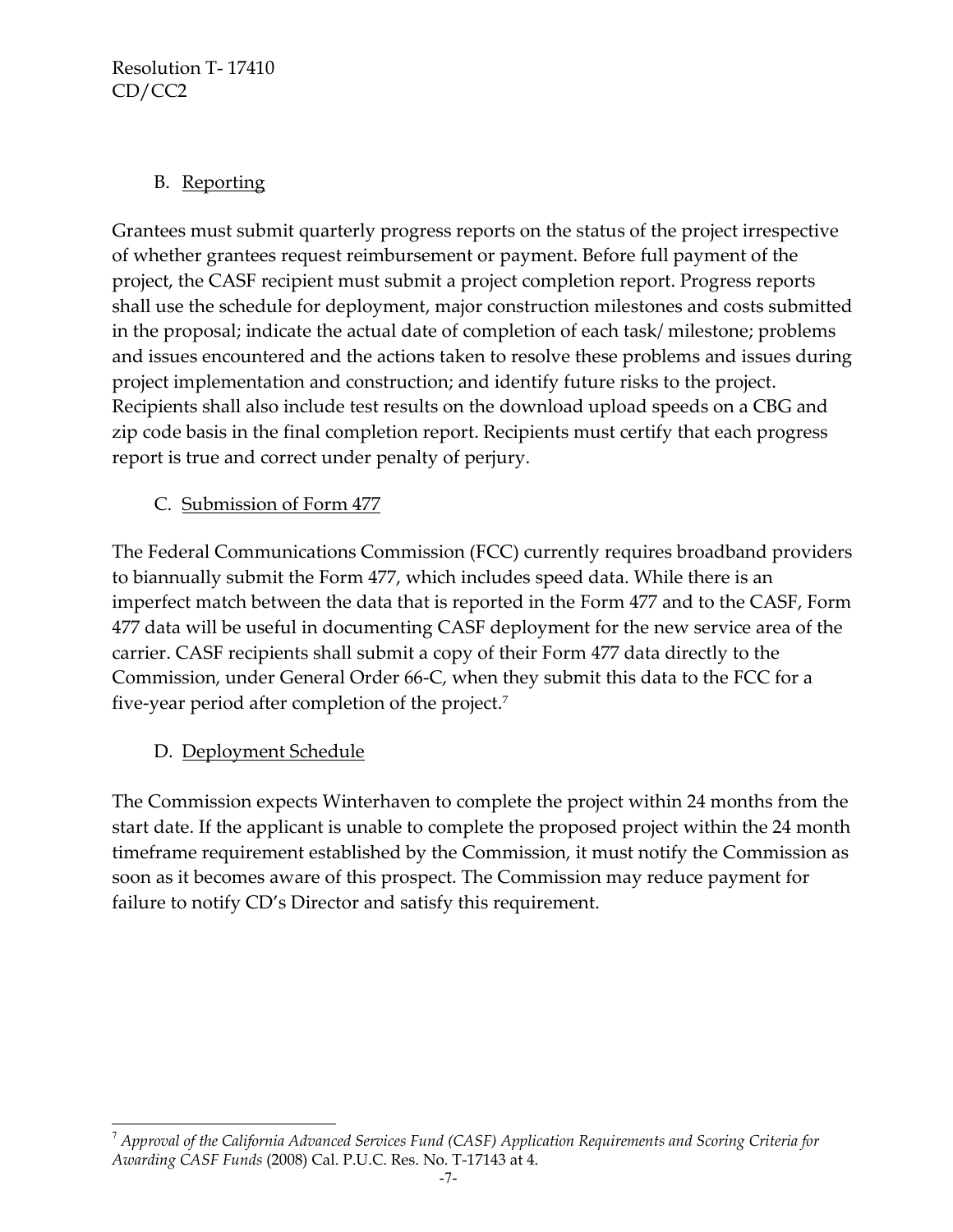#### E. Execution and Performance

CD and the CASF grant recipient shall determine a project start date after the CASF grant recipient has obtained all approvals. Should the recipient or Contractor fail to commence work at the agreed upon time, the Commission, upon five days written notice to the CASF recipient, reserves the right to terminate the award.

In the event that the CASF recipient fails to complete the project in accordance with the terms of approval granted by the Commission, the CASF recipient must reimburse some or all of the CASF funds that it has received.

The CASF grant recipient must complete all performance under the award on or before the termination date of the award.

### F. Performance Bond

The Commission does not require a performance bond if the applicant certifies that the percentage of the total project costs it is providing comes from its capital budget and is not obtained from outside financing. In its application, Winterhaven certified that 40% of the total project costs it is providing will come from its existing capital budget. Therefore, a performance bond is not required for this project.

#### G. Price Commitment Period

The minimum required price commitment period for broadband service to all households within the project area is two years. Winterhaven guarantees the price of service offered in the project area for two years.

#### H. Project Audit

The Commission has the right to conduct any necessary audit, verification, and discovery during project implementation and construction to ensure that CASF funds are spent in accordance with Commission approval.

The recipient's invoices will be subject to a financial audit by the Commission at any time within three years of completion of the work.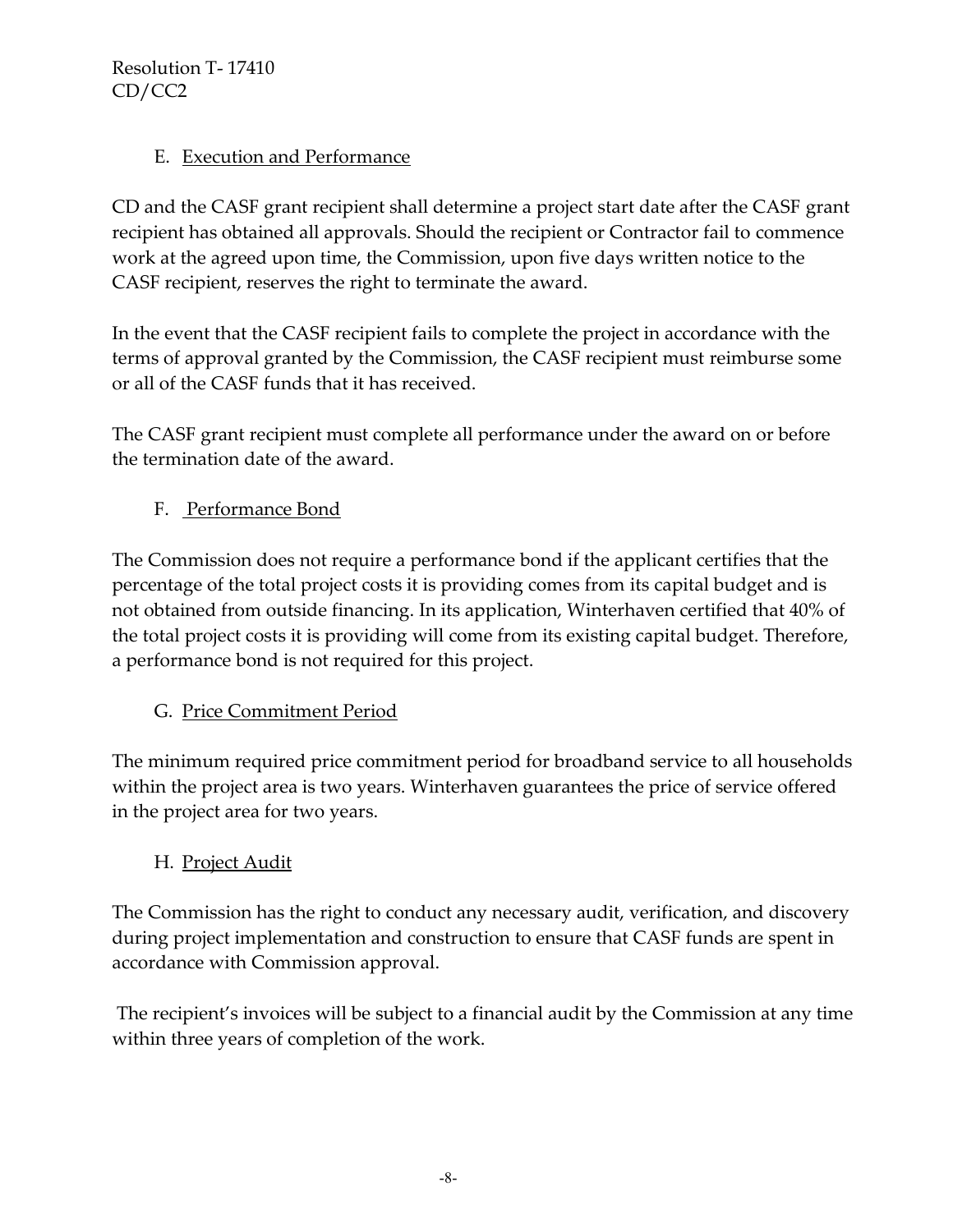# I. Providing Voice Service

Winterhaven currently provides voice services, which meet the FCC standards for E-911 service and utilize battery backup. Winterhaven will continue to provide voice services.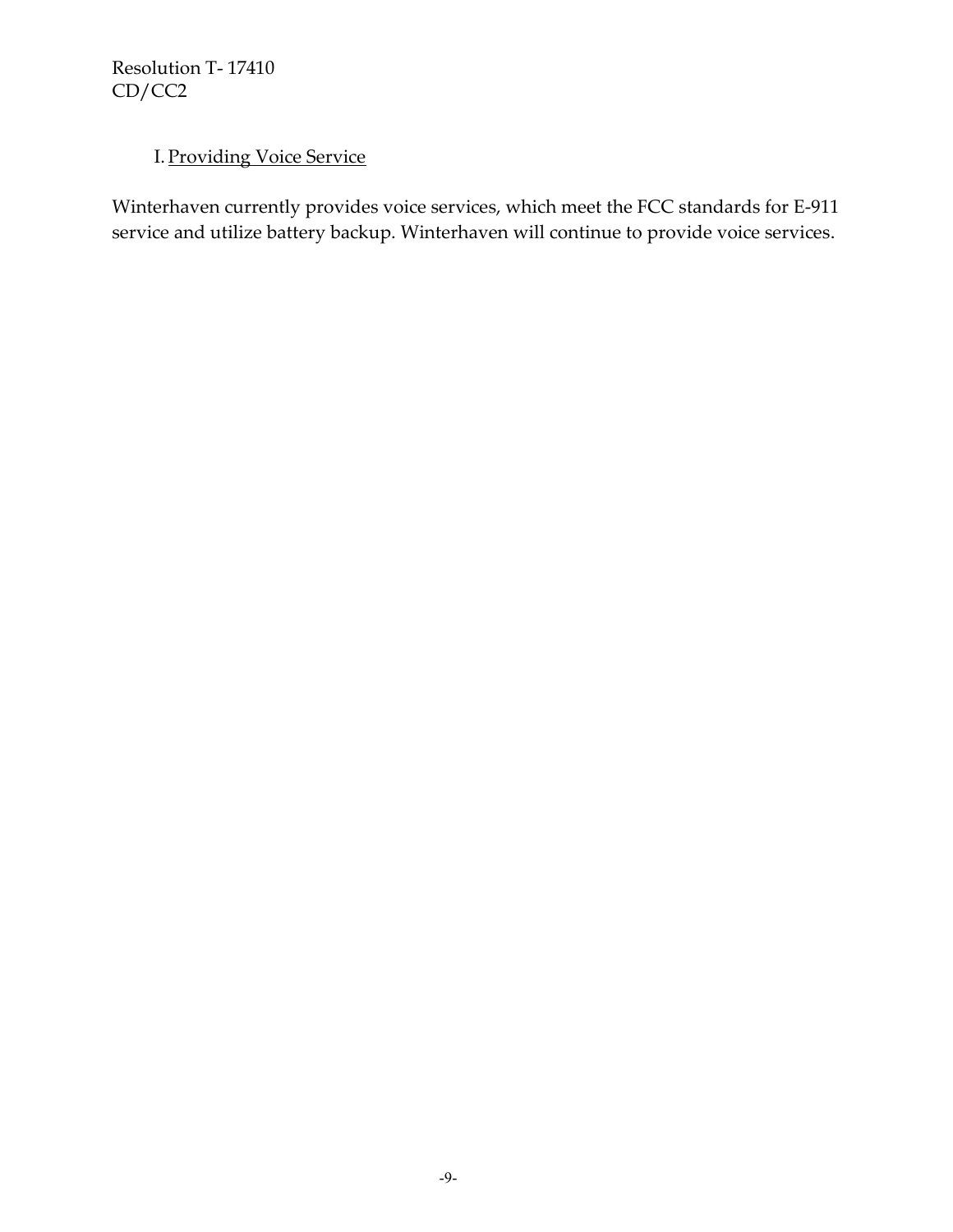# **VI. PAYMENTS TO CASF RECIPIENTS**

Submission of invoices from and payments to Winterhaven shall be made in accordance with Section XI of Appendix 1 of D.12-02-015 and according to the guidelines and supporting documentation required in D.12-02-015.

Payment to Winterhaven shall follow the process adopted for funds created under P. U. Code § 270. The following table describes the timeline for processing CASF payments.

| Event                                | Payment Cycle 1                  | Payment Cycle 2                 |
|--------------------------------------|----------------------------------|---------------------------------|
|                                      | (Day/Month)                      | (Day/Month)                     |
| Invoices due from                    | 5 <sup>th</sup> of Month 1       | $20th$ of Month 1               |
| Winterhaven, to CD                   |                                  |                                 |
| Payment letters from CD to           | On 19th of Month 1               | On 4 <sup>th</sup> of Month 2   |
| Information and                      |                                  |                                 |
| Administrative Services <sup>8</sup> |                                  |                                 |
| Invoices submitted from              | $20th$ through $26th$ of Month 1 | $5th$ through $13th$ of Month 2 |
| Administrative Services to           |                                  |                                 |
| State Controller's Office            |                                  |                                 |
| (SCO) for payments                   |                                  |                                 |

Winterhaven may submit its invoices under Payment Cycle 1 or 2.

If any date in this payment schedule falls on a weekend or holiday, that date will be advanced to the next business day, but the remaining dates in the payment schedule will remain unchanged. The State Controller's Office (SCO) requires 14- 21 days to issue payment from the day that requests are received by SCO.

# **VII. COMMENTS ON DRAFT RESOLUTION**

 $\overline{\phantom{a}}$ 

In compliance with P.U. Code § 311(g), a notice letter was emailed on September 3, 2013, informing all applicants filing for CASF funding, parties on the service list of R.06-06-028, and the CASF distribution list of the availability of the draft of this Resolution for Public Comments at the Commission's website [http://www.cpuc.ca.gov/PUC/documents/.](http://www.cpuc.ca.gov/PUC/documents/) This letter also informed parties that the final conformed Resolution adopted by the Commission will be posted and will be available at this same website.

No opening or reply public comments were submitted on this Resolution.

<sup>&</sup>lt;sup>8</sup> The above schedule is contingent on the CASF recipient submitting clear, complete, and error-free invoices to CD. Additional time to process payments may be necessary if CD finds problems with the submitted invoices.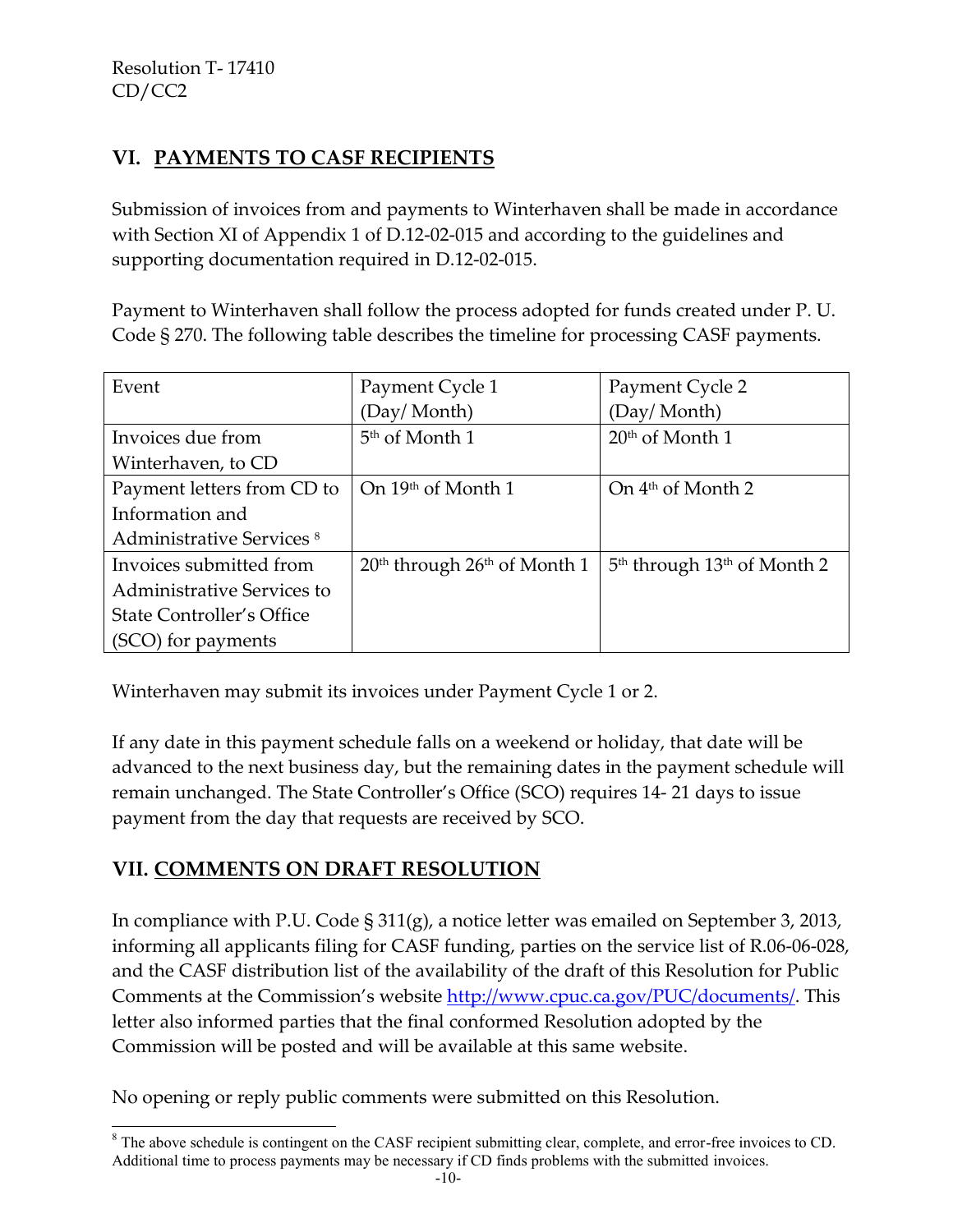#### **FINDINGS**

- 1. On May 10, 2012, the Commission approved Resolution T-17362 which established the application deadlines for the CASF Broadband Infrastructure Grant Account and the Revolving Loan Account as follows: October 1, 2012, for unserved areas; February 1, 2013, for underserved areas not previously funded by the CASF and hybrid projects that cover both unserved and underserved areas; and, a date to be determined for projects in underserved areas where the existing broadband infrastructure was partially funded by a CASF grant.
- 2. Winterhaven filed an application for CASF funding for its Winterhaven Project on February 1, 2013. The Winterhaven Project will improve speeds by implementing VDSL2 technology at its central office as well as at numerous existing and proposed digital loop carrier sites over a 15.67 square mile area. The CBGs impacted by the project area are: 060259400001, 060259400002, and 060259400003.
- 3. CD posted the proposed project area map, CBGs and zip codes by county for the Winterhaven Project on the Commission's CASF webpage under "Pending New CASF Applications to Offer Broadband as of February 11, 2013." CD received one challenge from Verizon Wireless, which challenged this project by asserting that it provided internet service in this area at served speeds. However, Verizon did not respond to CD staff inquiries to validate its challenge, and therefore CD staff considers the challenge unsubstantiated.
- 4. CD reviewed and analyzed data submitted for the Winterhaven Project CASF grant application to determine the project's eligibility for CASF funding. This data includes, but are not limited to: proof of a CPCN from the Commission; descriptions of current and proposed broadband infrastructure; geographic information system (GIS) formatted shapefiles mapping the project areas; assertion that the area is underserved; number of potential subscriber households and average incomes; project construction schedule; project budget; proposed pricing and commitment period for new subscribers; and financial viability of the applicant.
- 5. CD reviewed the submitted shapefiles, which mapped the proposed broadband deployment using United States 2010 Census data and the California Broadband Availability Map, which is based on data as of June 30, 2012. This helped to verify the existence or nonexistence of broadband service areas and broadband speeds, where available.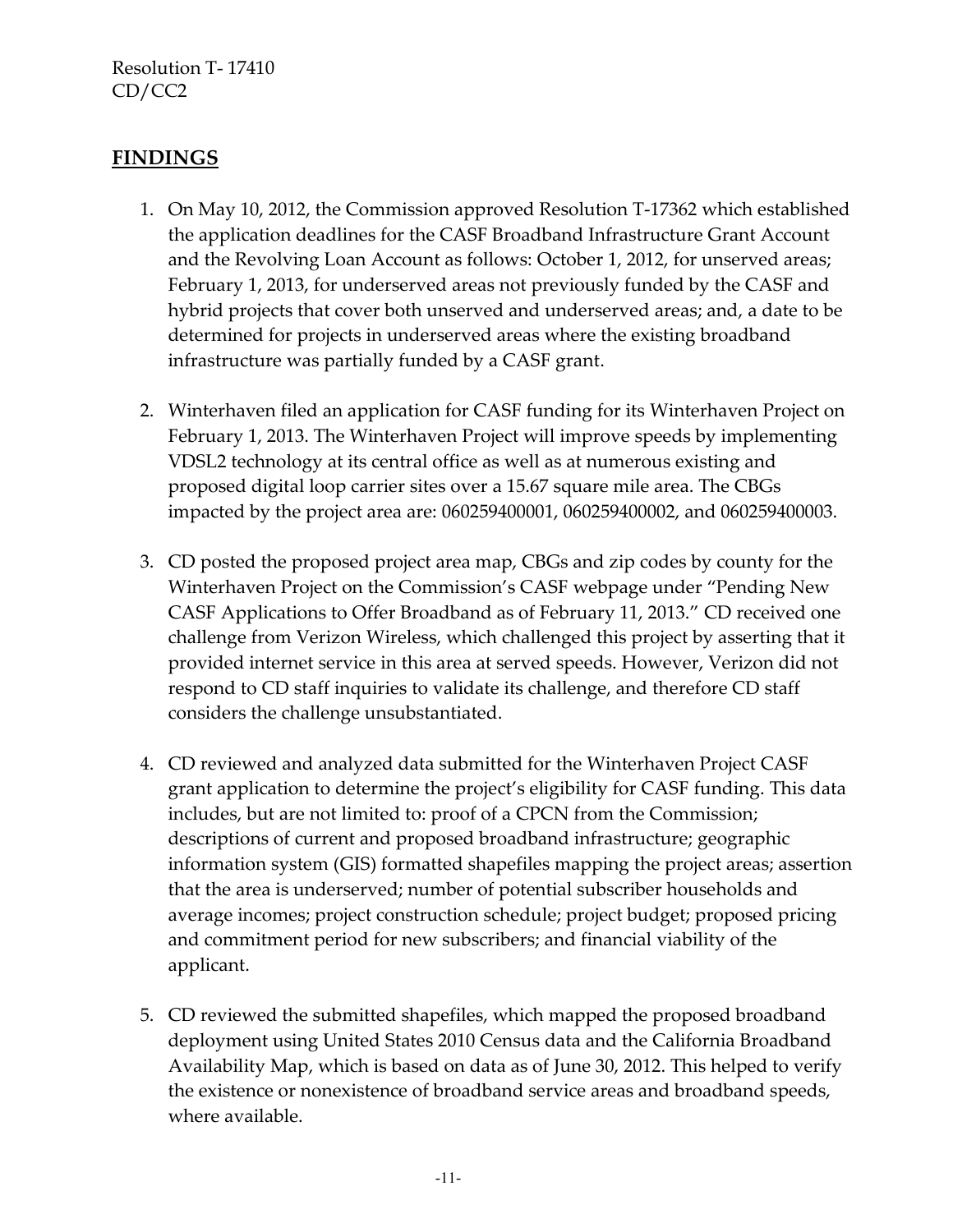- 6. Based on its review, CD determined that the project qualifies for funding under D.12-02-015 and recommends Commission approval of CASF funding for Winterhaven's project.
- 7. Winterhaven is not required to post a performance bond because 40% of the total project cost will be financed through Winterhaven's existing capital budget.
- 8. Winterhaven is required to comply with all guidelines, requirements, and conditions associated with the granting of CASF funds as specified in D.12-02-015 and must submit the FCC Form 477, as specified in Resolution T-17143.
- 9. The Commission finds CD's recommendation to fund Winterhaven's project as summarized in Appendix A to be reasonable and consistent with Commission orders and, therefore, adopts such recommendation.
- 10. The Commission must complete CEQA review prior to disbursing CASF funds for construction activities.
- 11. Winterhaven shall submit the PEA to staff prior to the first 25% CASF payment
- 12. A notice letter was emailed on September 3, 2013 informing all applicants filing for CASF funding, parties on the service list of R.06-06-028, and the CASF distribution list of the availability of the draft of this Resolution for public comments at the Commission's website [http://www.cpuc.ca.gov/PUC/documents/.](http://www.cpuc.ca.gov/PUC/documents/) This letter also informed parties that the final conformed Resolution adopted by the Commission will be posted and available at this same website.
- 13. No opening or reply public comments were submitted on this Resolution.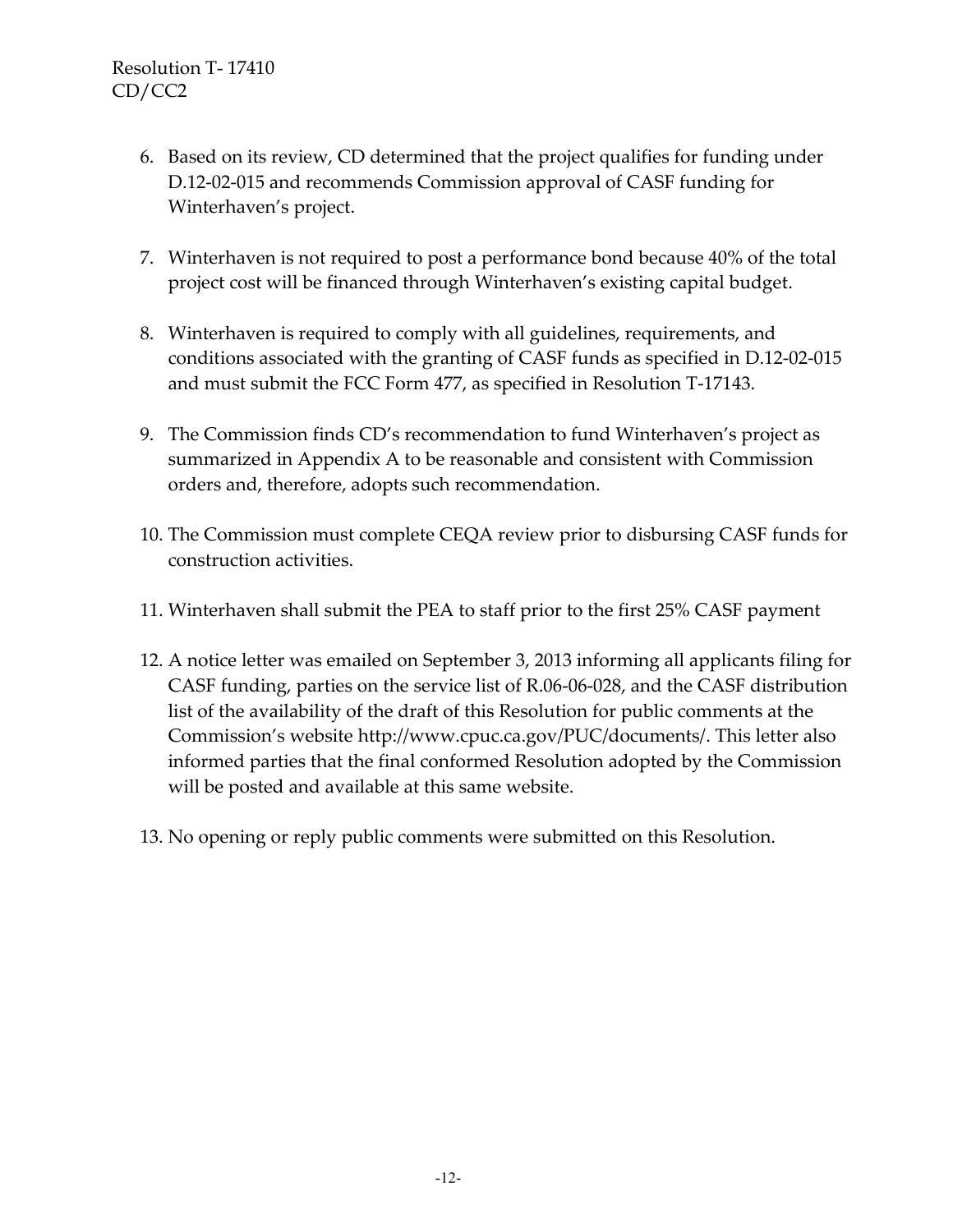#### **THEREFORE, IT IS ORDERED** that**:**

- 1. The Commission shall award \$ 2,063,967 from the CASF to Winterhaven for the Winterhaven Project as described herein and summarized in Appendix A of this Resolution.
- 2. The program fund payment of \$ 2,063,967 for this underserved project shall be paid out of the CASF fund in accordance with the guidelines adopted in D.12-02- 015, including compliance with CEQA.
- 3. Payments to the CASF recipient shall be in accordance with Section XI of Appendix 1 of D.12-02-015 and in accordance with the process defined in the "Payments to CASF Recipients" section of this Resolution.
- 4. The CASF fund recipient, Winterhaven, shall comply with all guidelines, requirements and conditions associated with the CASF funds award as specified in D.12-02-015 and must submit the FCC Form 477, as specified in T-17143.

This Resolution is effective today.

I hereby certify that this Resolution was adopted by the Public Utilities Commission at its regular meeting on October 3, 2013. The following Commissioners approved it:

/s/ Paul Clanon

PAUL CLANON Executive Director

 MICHAEL R. PEEVEY President MICHEL PETER FLORIO CATHERINE J.K. SANDOVAL MARK J. FERRON CARLA J. PETERMAN **Commissioners**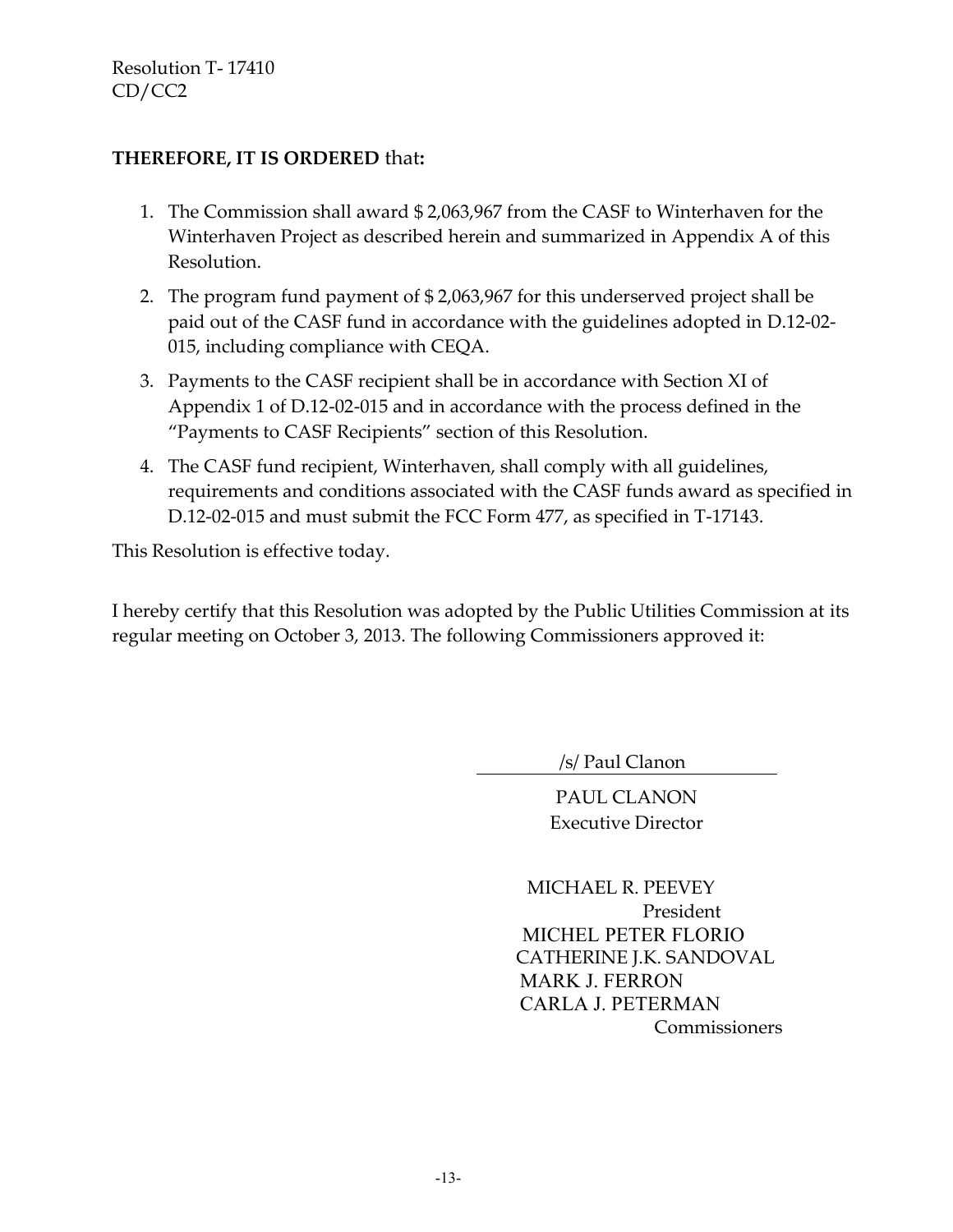# **APPENDIX A Resolution T – 17410 Winterhaven Telephone Company Winterhaven Project Key Information**

| Project Name                         | <b>Winterhaven Telephone Company</b>       |
|--------------------------------------|--------------------------------------------|
|                                      | <b>Winterhaven Project</b>                 |
| Project Plan                         | Implementation of VDSL2 technology at      |
|                                      | its central office as well as at numerous  |
|                                      | existing and proposed digital loop carrier |
|                                      | sites                                      |
| Project Size (in square miles)       | 15.67                                      |
| Download/ upload speed (in Mbps)     | 25 Mbps/ 5 Mbps                            |
| Location                             | <b>Imperial County</b>                     |
| Community Name                       | Winterhaven and Quechan Reservation        |
| CBGs/ Household Income               | 060259400001/ \$28,566                     |
|                                      | 060259400002/\$19,508                      |
|                                      | 060259400003/\$35,541                      |
| Zip Codes                            | 92222                                      |
|                                      | 92283                                      |
| Estimated Potential Subscriber Size  | 961                                        |
| Households/ Subscribers              |                                            |
| Deployment Schedule (from Commission | 24 months                                  |
| approval date)                       |                                            |
| Proposed Project Budget              |                                            |
| Total                                | \$3,439,945                                |
| Amount of CASF Funds requested (60%) | \$2,063,967                                |
| Internally funded $(40\%)$           | \$1,375,978                                |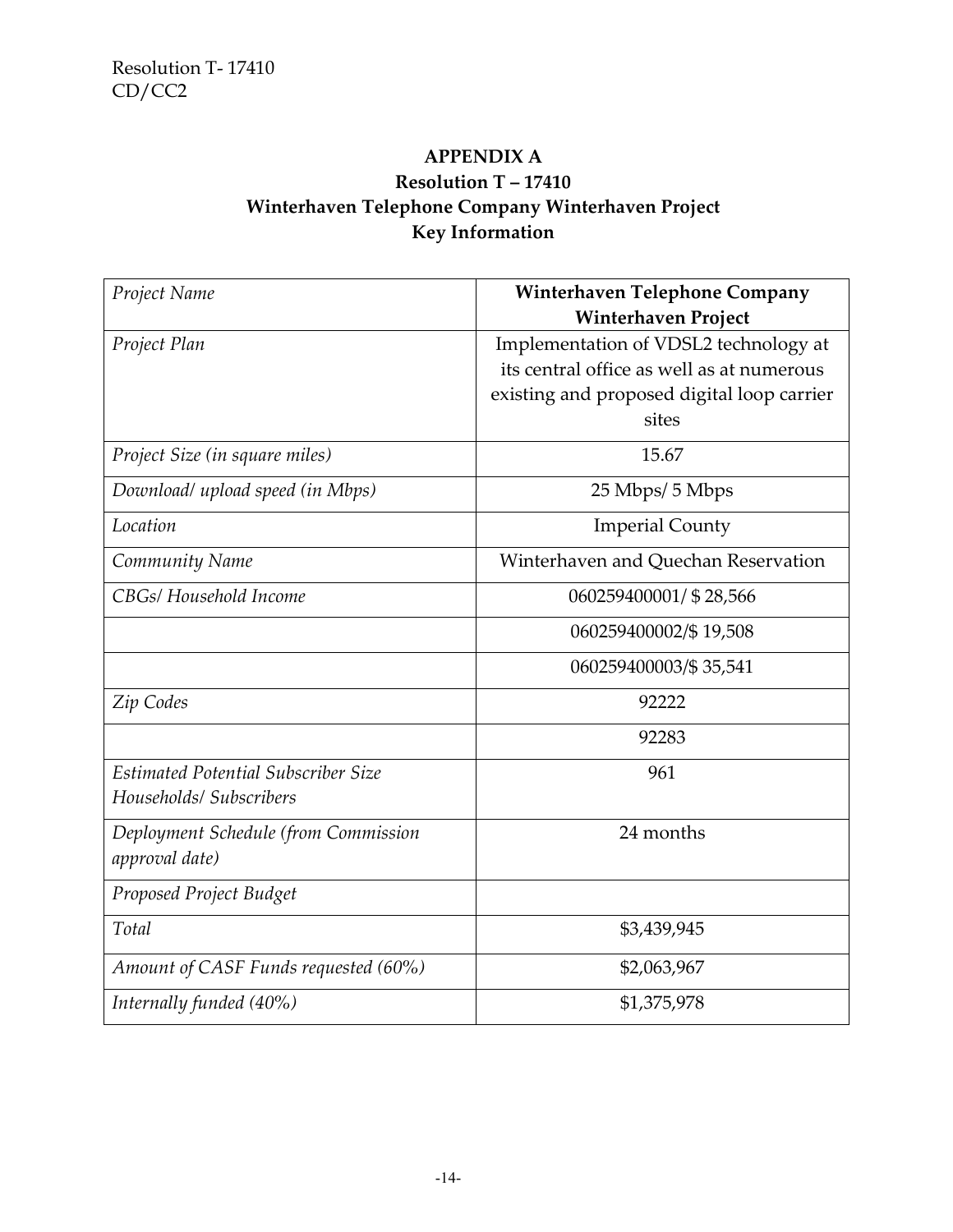### **Resolution T – 17410 Winterhaven Telephone Company Winterhaven Project Maps**